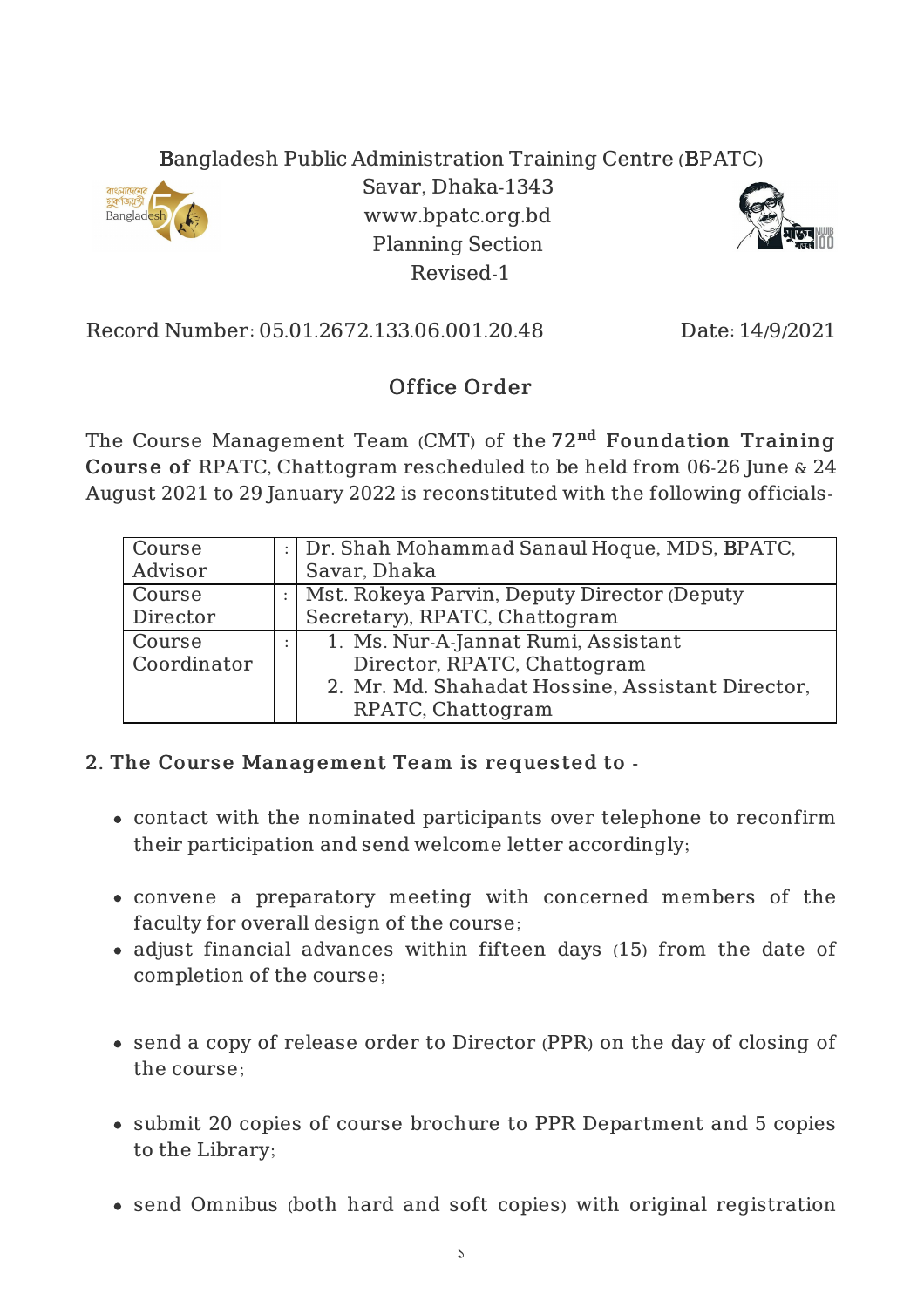forms, release orders and other necessary documents to PPR Department within 15 (Fifteen) days of course completion;

- prepare three volumes of Omnibus according to the guidelines of PPR Department. Two sets of each volume should be prepared; one set is to be sent to the PPR Department and the other to Library for preservation. Omnibus (three volumes) will consist of all handouts, be arranged module-wise, must bear page number and there will be an index in it. Course name, duration and course management team are to be mentioned in a separate top-page. Moreover, a profile of guest speakers is to be added in a separate page;
- send pen picture of the participants of the course to the Evaluation Department & MOPA within 7 (Seven) working days of completion of the course;
- send soft copy of relevant papers to the programmer and MIS to publish on the BPATC's website.
- send a list of the participants to the Ministry of Public Administration (MOPA) and PPR Department of BPATC at the first day of the course; and
- send a copy of the release order to the Ministry of Public Administration (MOPA) and PPR Department of BPATC at the closing day of the course.
- 3. The course should run as per standard norms of the Centre.
- 4. The order is issued with the prior approval of the competent authority.

14-09-2021 Dr. Md. Mohoshin Ali Director Phone: 02224446607 Fax: 02224445029 Email: ppr.bpatc@gmail.com

Record Number: 05.01.2672.133.06.001.20.48/1(94) Date: 14/9/2021